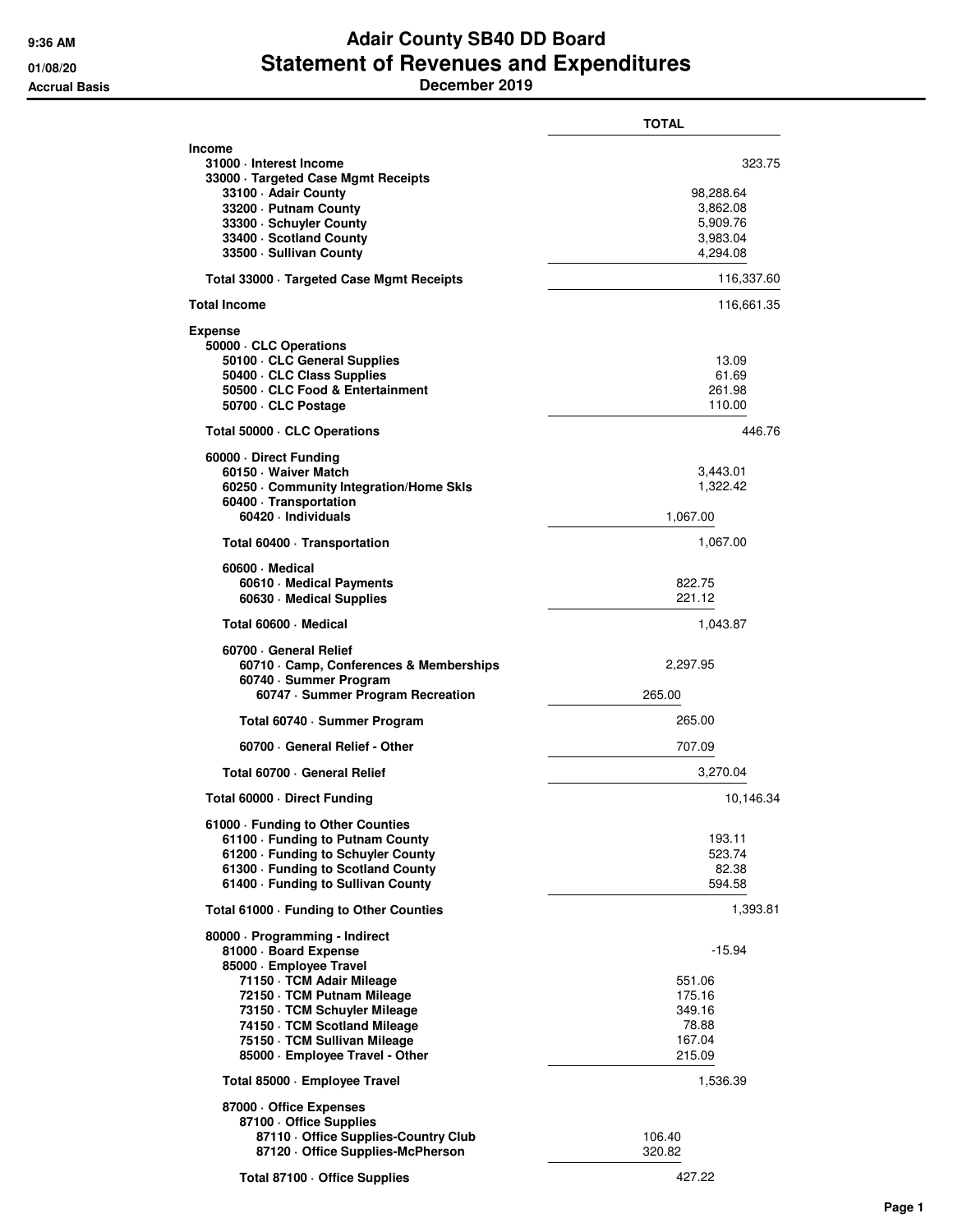## **9:36 AM Adair County SB40 DD Board 01/08/20 Statement of Revenues and Expenditures Accrual Basis December 2019**

|                                                                                                                                                                                                                                                                                                             | TOTAL                                                                                                |
|-------------------------------------------------------------------------------------------------------------------------------------------------------------------------------------------------------------------------------------------------------------------------------------------------------------|------------------------------------------------------------------------------------------------------|
| 87200 · Postage<br>87210 · Postage-General                                                                                                                                                                                                                                                                  | 55.00                                                                                                |
| Total 87200 · Postage                                                                                                                                                                                                                                                                                       | 55.00                                                                                                |
| 87450 · Employee Retention/Appreciation<br>87700 · Building Maintenance<br>87710 · Janitorial                                                                                                                                                                                                               | 322.40                                                                                               |
| 87711 · Janitorial-Country Club<br>87712 · Janitorial-McPherson                                                                                                                                                                                                                                             | 412.41<br>696.85                                                                                     |
| Total 87710 · Janitorial                                                                                                                                                                                                                                                                                    | 1,109.26                                                                                             |
| 87730 · Snow Removal<br>87731 · Snow Removal-Country Club<br>87732 · Snow Removal-McPherson                                                                                                                                                                                                                 | 25.00<br>50.00                                                                                       |
| Total 87730 · Snow Removal                                                                                                                                                                                                                                                                                  | 75.00                                                                                                |
| Total 87700 Building Maintenance                                                                                                                                                                                                                                                                            | 1,184.26                                                                                             |
| 87800 · Software & Technology                                                                                                                                                                                                                                                                               | 2,900.00                                                                                             |
| Total 87000 · Office Expenses                                                                                                                                                                                                                                                                               | 4,888.88                                                                                             |
| 87500 · Personnel                                                                                                                                                                                                                                                                                           |                                                                                                      |
| 51000 · CLC Personnel<br>51100 · CLC Center Salary Expense                                                                                                                                                                                                                                                  | 5,810.70                                                                                             |
| Total 51000 · CLC Personnel                                                                                                                                                                                                                                                                                 | 5,810.70                                                                                             |
| 66000 · Payroll Expenses<br>66500 · Salary Sick<br>66700 · Salary Vacation<br>66000 · Payroll Expenses - Other                                                                                                                                                                                              | 2,373.01<br>2,895.50<br>5,669.57                                                                     |
| Total 66000 · Payroll Expenses                                                                                                                                                                                                                                                                              | 10,938.08                                                                                            |
| 70300 · TCM Admin Salary<br>71110 · TCM Adair Salary Expense<br>71115 · TCM Adair Overtime<br>72110 · TCM Putnam Salary Expense<br>73110 · TCM Schuyler Salary Expense<br>74110 · TCM Scotland Salary Expense<br>75110 · TCM Sullivan Salary Expense<br>87510 · Salary Expense<br>87540 - Employee Benefits | 8,881.19<br>26,951.01<br>5.41<br>1,569.86<br>2,537.42<br>963.92<br>3,824.16<br>15,016.14<br>4,144.66 |
| Total 87500 · Personnel                                                                                                                                                                                                                                                                                     | 80,642.55                                                                                            |
| 88500 · Training<br>76000 · TCM Training                                                                                                                                                                                                                                                                    | 171.68                                                                                               |
| Total 88500 · Training                                                                                                                                                                                                                                                                                      | 171.68                                                                                               |
| 89000 · Utilities<br>89100 · Electricity<br>89110 · Electricity-Country Club<br>89130 - Electricity-314 E McPherson                                                                                                                                                                                         | 176.41<br>262.36                                                                                     |
| Total 89100 - Electricity                                                                                                                                                                                                                                                                                   | 438.77                                                                                               |
| 89200 · Gas<br>89210 Gas-Country Club<br>89220 Gas-McPherson                                                                                                                                                                                                                                                | 47.13<br>80.97                                                                                       |
| Total 89200 · Gas                                                                                                                                                                                                                                                                                           | 128.10                                                                                               |
| 89300 · Trash<br>89310 · Trash-Country Club<br>89320 · Trash-McPherson                                                                                                                                                                                                                                      | 93.14<br>66.81                                                                                       |
| Total 89300 · Trash                                                                                                                                                                                                                                                                                         | 159.95                                                                                               |